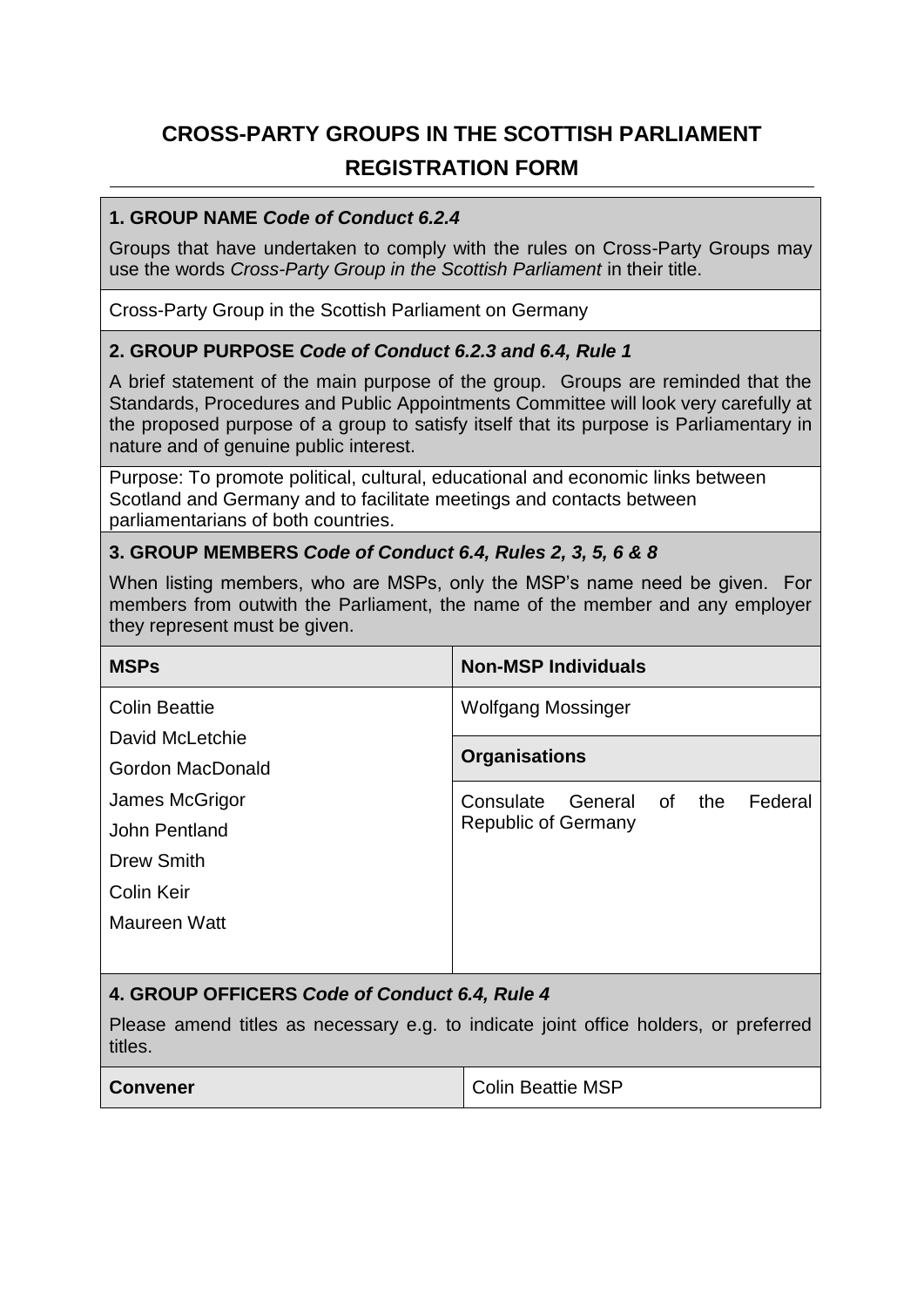| <b>Vice-Convener</b>                                                                                                                                                                                                                                                                                                                                                                                                                                       |               |                    | David McLetchie MSP                                                                                         |  |
|------------------------------------------------------------------------------------------------------------------------------------------------------------------------------------------------------------------------------------------------------------------------------------------------------------------------------------------------------------------------------------------------------------------------------------------------------------|---------------|--------------------|-------------------------------------------------------------------------------------------------------------|--|
|                                                                                                                                                                                                                                                                                                                                                                                                                                                            |               |                    | <b>Drew Smith MSP</b>                                                                                       |  |
|                                                                                                                                                                                                                                                                                                                                                                                                                                                            |               |                    | Wolfgang Mossinger, Consul General                                                                          |  |
| <b>Secretary</b>                                                                                                                                                                                                                                                                                                                                                                                                                                           |               |                    | <b>TBD</b>                                                                                                  |  |
| <b>Treasurer</b>                                                                                                                                                                                                                                                                                                                                                                                                                                           |               |                    | <b>TBD</b>                                                                                                  |  |
| 5. FINANCIAL OR OTHER BENEFITS RECEIVED Code of Conduct 6.3.1 & 6.3.7                                                                                                                                                                                                                                                                                                                                                                                      |               |                    |                                                                                                             |  |
| The group must register any financial or other material benefit received by the group<br>from whatever source, where the value of the financial sum or benefit from any single<br>source exceeds £500 in any one calendar year. This includes donations,<br>sponsorship, subscriptions, hospitality, gifts, visits, provision of services or<br>accommodation or staff assistance. The value of use of Parliamentary facilities need<br>not be registered. |               |                    |                                                                                                             |  |
| The details requiring to be registered include a brief description of the benefit, the<br>approximate monetary value, the date on which it was received and the source from<br>which it came. Where a consultancy organisation provides benefits, the client on<br>whose behalf these are provided should be named.                                                                                                                                        |               |                    |                                                                                                             |  |
| <b>Date</b>                                                                                                                                                                                                                                                                                                                                                                                                                                                | <b>Amount</b> | <b>Description</b> |                                                                                                             |  |
|                                                                                                                                                                                                                                                                                                                                                                                                                                                            | N/A           |                    |                                                                                                             |  |
| 6. GROUP SUBSCRIPTION Code of Conduct 6.4, Rule 9                                                                                                                                                                                                                                                                                                                                                                                                          |               |                    |                                                                                                             |  |
| Where a group charges or proposes to charge a subscription, this must be<br>reasonable and the same for all members. The amount of the subscription should be<br>registered and the purposes for which it is intended to use the subscription.                                                                                                                                                                                                             |               |                    |                                                                                                             |  |
| Amount per group member per year                                                                                                                                                                                                                                                                                                                                                                                                                           |               |                    | N/A                                                                                                         |  |
| <b>7. GROUP STAFF AS PARLIAMENTARY PASS HOLDERS</b>                                                                                                                                                                                                                                                                                                                                                                                                        |               |                    |                                                                                                             |  |
| If a group makes use of staff issued with a Parliamentary pass, any paid activity<br>undertaken by those staff where the employer benefits from the pass holder's access<br>to the Parliament must be registered. There is no need to state the amount of<br>remuneration. The requirement relates both to staff employed directly by the group<br>and to staff employed by an outside organisation to provide assistance to the group.                    |               |                    |                                                                                                             |  |
| <b>Staff name</b>                                                                                                                                                                                                                                                                                                                                                                                                                                          |               |                    | Alyson Adam                                                                                                 |  |
| <b>Title of post</b>                                                                                                                                                                                                                                                                                                                                                                                                                                       |               |                    | <b>Parliamentary Assistant</b>                                                                              |  |
| Name and address of employer<br>organisation                                                                                                                                                                                                                                                                                                                                                                                                               |               |                    | <b>Colin Beattie MSP</b><br><b>Scottish Parliament</b><br>M3.05<br>Holyrood<br>Edinburgh<br><b>EH99 1SP</b> |  |
|                                                                                                                                                                                                                                                                                                                                                                                                                                                            |               |                    |                                                                                                             |  |